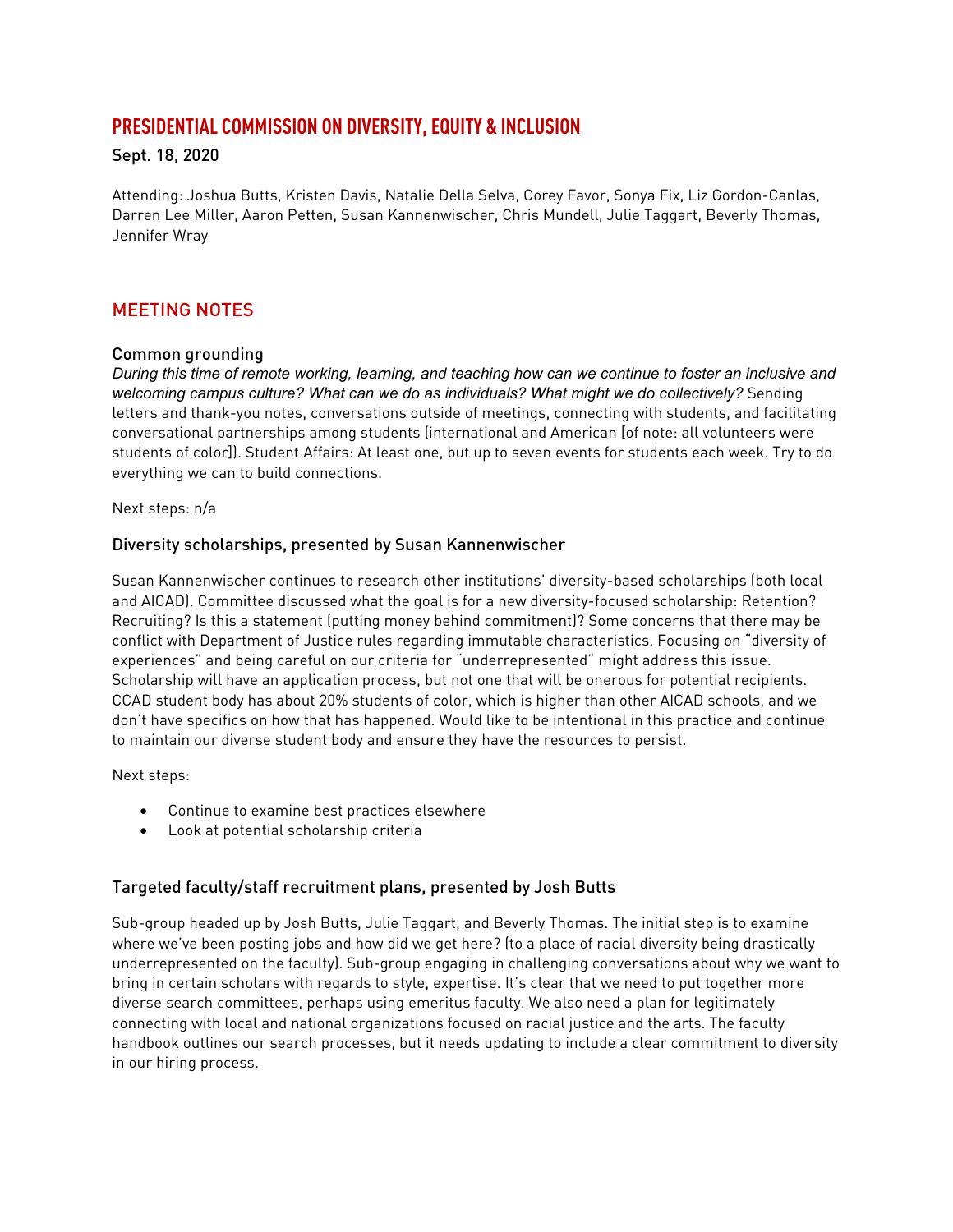Next steps:

- Look at data to learn more about how we got here
- Work with Beverly Thomas to develop an overall strategy

## Bias Incident Response Team, presented by Liz Gordon-Canlas

Sub-group lead by Liz Gordon-Canlas is looking at which peer institutions have implemented a BIRT, and how submitting reports works. Simultaneously, the sub-group stepped back to assess the big picture and what the makeup of a team would look like. There are many variables to consider including how many responses we receive, how often the team meets, and the identities and roles represented by members.

Next steps:

• Looking at issues, such as what happens if we receive a report about the same incident many times?

## Faculty training, presented by Josh Butts

Sonya Fix and Robert Loss worked over the summer on faculty training plans and how to provide faculty with tools for managing difficult conversations. Academic Affairs, led by Josh Butts, will be launching a reading group series focused on anti-oppression themes. The first reading, [Old in Art School](https://www.amazon.com/Old-Art-School-Memoir-Starting/dp/1640090614), was selected by Michael Kellner and looks at intersectionality. Dr. Sierra Austin (LIBA, adjunct faculty) will provide facilitation support.

Next steps:

• Planning asynchronous course for faculty. Self-paced course required for all faculty. Antioppression, social justice, critique methods.

# Staff training, presented by Chris Mundell

Upcoming speaker Dr. Livingston is excellent at breaking down implicit bias and how it impacts who we hire. Dr. Livingston's talk will be for both faculty and staff.

Next steps: n/a

## Commission web page revisions, presented by Chris Mundell

- **[Current page](https://www.ccad.edu/presidential-commission-diversity-equity-inclusion-plan)**
- **[Revised content and page structure](https://docs.google.com/document/d/1fWUwpDO-oxteIojbwt6WWUBkIKY2qkjgDA-Ev1HYKZY/edit)**

Next steps:

• WIthin the next week or two, a sub-group will finalize content so we can share information on our DEI commitments and progress with the broader community.